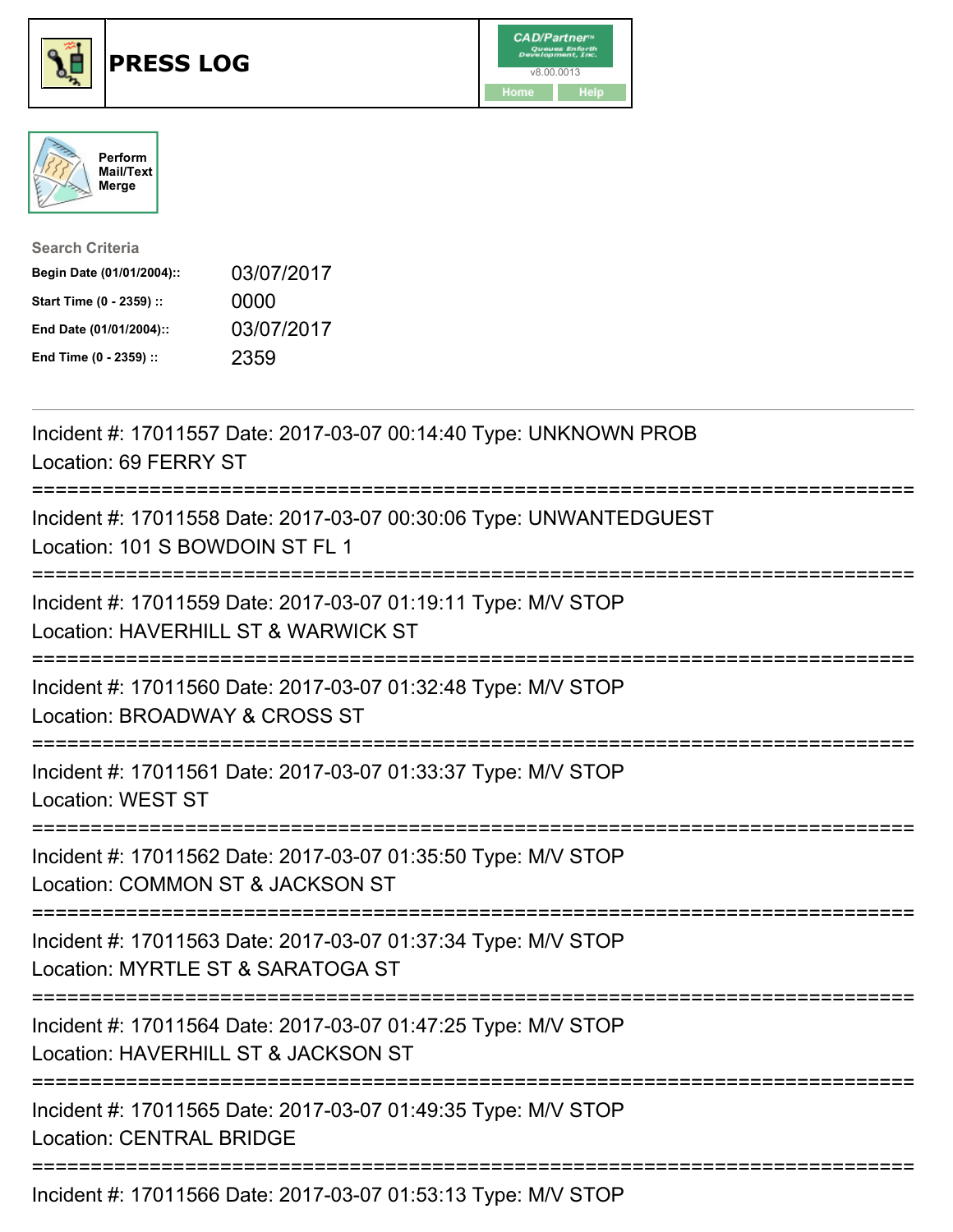| Location: BROADWAY & HAVERHILL ST                                                                                                       |
|-----------------------------------------------------------------------------------------------------------------------------------------|
| Incident #: 17011567 Date: 2017-03-07 02:09:24 Type: M/V STOP<br>Location: HAVERHILL ST & JACKSON ST                                    |
| Incident #: 17011568 Date: 2017-03-07 02:18:08 Type: M/V STOP<br>Location: 205 BROADWAY                                                 |
| Incident #: 17011569 Date: 2017-03-07 02:22:22 Type: M/V STOP<br>Location: AMES ST & OHIO AV                                            |
| :====================<br>Incident #: 17011570 Date: 2017-03-07 02:29:56 Type: M/V STOP<br>Location: WINTHROP AV                         |
| Incident #: 17011572 Date: 2017-03-07 02:35:35 Type: BUILDING CHK<br>Location: SEVEN ELEVEN / 370 BROADWAY                              |
| ---------------------<br>Incident #: 17011571 Date: 2017-03-07 02:35:37 Type: BUILDING CHK<br>Location: DUNKIN DONUTS / 226 WINTHROP AV |
| Incident #: 17011573 Date: 2017-03-07 02:36:57 Type: BUILDING CHK<br>Location: SAM'S FOOD STORE / 389 BROADWAY                          |
| Incident #: 17011574 Date: 2017-03-07 02:37:43 Type: BUILDING CHK<br>Location: FRIENDLYS RESTAURANT / 227 WINTHROP AV                   |
| Incident #: 17011575 Date: 2017-03-07 02:53:09 Type: M/V STOP<br>Location: ANDOVER ST & FOSTER ST                                       |
| Incident #: 17011576 Date: 2017-03-07 03:07:50 Type: BUILDING CHK<br>Location: COSCO ELECTRIC / 104 GLENN ST                            |
| Incident #: 17011577 Date: 2017-03-07 03:31:12 Type: LOUD NOISE<br>Location: 152 JACKSON ST                                             |
| Incident #: 17011578 Date: 2017-03-07 03:45:51 Type: BUILDING CHK<br>Location: CORRELATED FABRIC PRINTERS, INC / 85 MANCHESTER ST       |
| Incident #: 17011579 Date: 2017-03-07 03:47:38 Type: SUS PERS/MV<br>Location: DUNKIN DONUTS / 104 MARSTON ST                            |
|                                                                                                                                         |

Incident #: 17011580 Date: 2017-03-07 04:07:02 Type: UNKNOWN PROB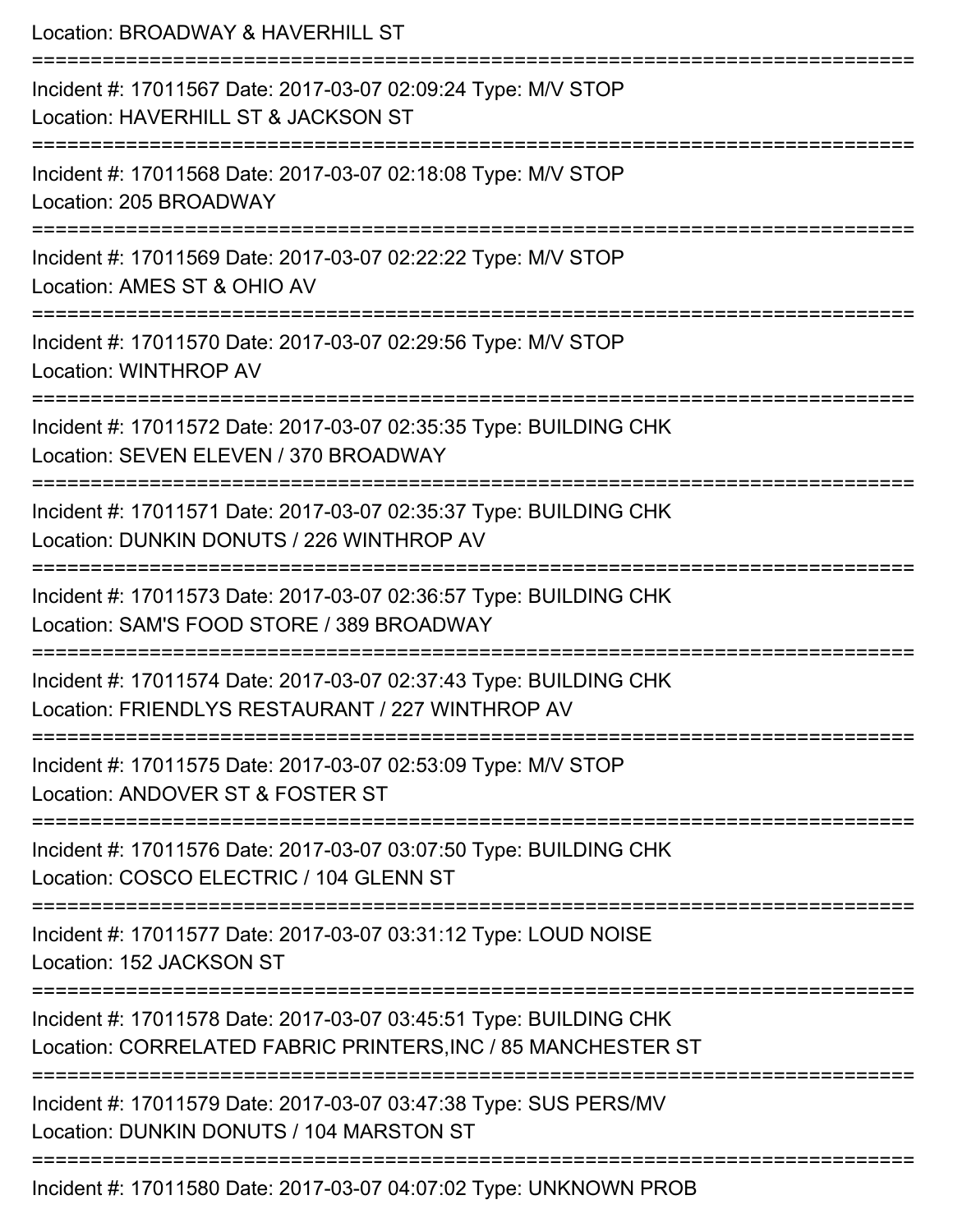| Incident #: 17011581 Date: 2017-03-07 04:33:33 Type: ALARM/BURG<br>Location: 579 ANDOVER ST             |
|---------------------------------------------------------------------------------------------------------|
| Incident #: 17011582 Date: 2017-03-07 05:08:39 Type: SUS PERS/MV<br>Location: 5 PROSPECT CT             |
| Incident #: 17011583 Date: 2017-03-07 06:00:31 Type: ALARM/BURG<br>Location: 165 CRAWFORD ST            |
| Incident #: 17011584 Date: 2017-03-07 06:37:56 Type: STOL/MV/PAS<br>Location: 89 ELM ST                 |
| Incident #: 17011585 Date: 2017-03-07 07:12:32 Type: M/V STOP<br>Location: BOWDOIN ST & CLIFTON ST      |
| Incident #: 17011586 Date: 2017-03-07 07:19:28 Type: CK WELL BEING<br>Location: 65 FRANKLIN ST          |
| Incident #: 17011587 Date: 2017-03-07 07:39:12 Type: AUTO ACC/PI<br><b>Location: 8 TENNEY ST</b>        |
| Incident #: 17011588 Date: 2017-03-07 07:43:10 Type: AUTO ACC/NO PI<br>Location: LAWRENCE ST & MAPLE ST |
| Incident #: 17011589 Date: 2017-03-07 08:05:25 Type: ALARMS<br>Location: EBLEN STORE / 490 ESSEX ST     |
| Incident #: 17011590 Date: 2017-03-07 08:56:12 Type: M/V STOP<br>Location: WINTHROP AV                  |
| Incident #: 17011591 Date: 2017-03-07 09:06:32 Type: AUTO ACC/NO PI<br>Location: MARKET ST & S UNION ST |
| Incident #: 17011592 Date: 2017-03-07 09:09:56 Type: GENERAL SERV<br>Location: 71 N PARISH RD           |
| Incident #: 17011593 Date: 2017-03-07 09:33:23 Type: M/V STOP<br>Location: HAVERHILL ST & JACKSON ST    |
| Incident #: 17011594 Date: 2017-03-07 09:37:48 Type: MEDIC SUPPORT                                      |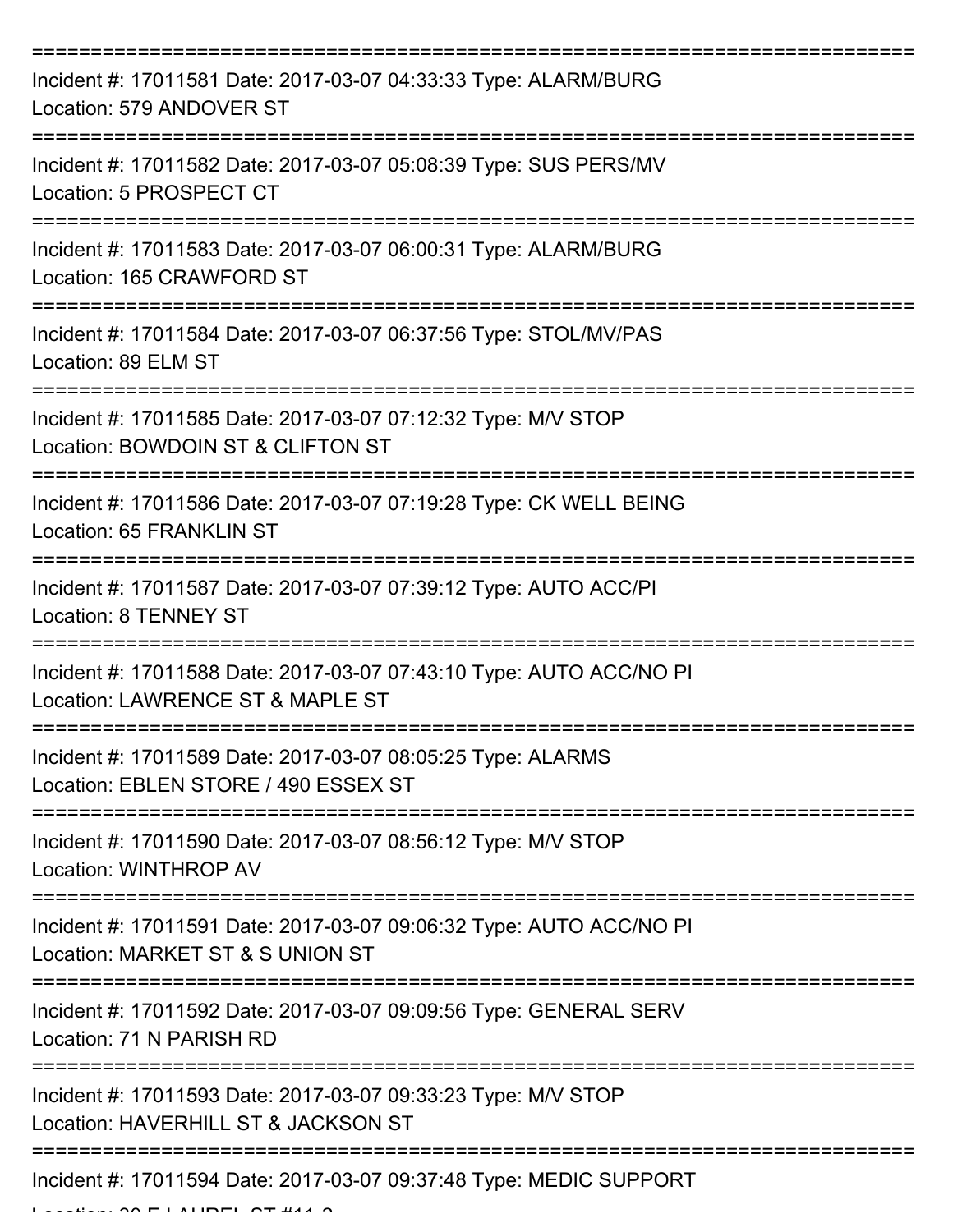| Incident #: 17011595 Date: 2017-03-07 09:40:19 Type: M/V STOP<br>Location: BRADFORD ST & BROADWAY        |
|----------------------------------------------------------------------------------------------------------|
| Incident #: 17011596 Date: 2017-03-07 09:48:47 Type: AUTO ACC/NO PI<br>Location: BROADWAY & PARK ST      |
| Incident #: 17011597 Date: 2017-03-07 09:49:20 Type: M/V STOP<br>Location: BOWDOIN ST & S BROADWAY       |
| Incident #: 17011598 Date: 2017-03-07 10:00:38 Type: M/V STOP<br>Location: MELVIN ST & OXFORD ST         |
| Incident #: 17011599 Date: 2017-03-07 10:03:59 Type: INVEST CONT<br>Location: BURGER KING / 187 BROADWAY |
| Incident #: 17011600 Date: 2017-03-07 10:05:46 Type: UNKNOWN PROB<br>Location: 9 SUMMER ST #109          |
| Incident #: 17011601 Date: 2017-03-07 10:06:49 Type: AUTO ACC/NO PI<br>Location: 301 HAVERHILL ST        |
| Incident #: 17011602 Date: 2017-03-07 10:12:28 Type: M/V STOP<br>Location: ISLAND ST & UNION ST          |
| Incident #: 17011603 Date: 2017-03-07 10:13:51 Type: HIT & RUN M/V<br>Location: BROADWAY & ESSEX ST      |
| Incident #: 17011604 Date: 2017-03-07 10:19:41 Type: M/V STOP<br>Location: AMHERST ST & BEACON ST        |
| Incident #: 17011605 Date: 2017-03-07 10:22:57 Type: GENERAL SERV<br>Location: 19 RHINE ST               |
| Incident #: 17011606 Date: 2017-03-07 10:26:49 Type: RECOV/STOL/MV<br>Location: 231 WATER ST             |
| Incident #: 17011607 Date: 2017-03-07 10:29:32 Type: M/V STOP<br>Location: ANDOVER ST & S UNION ST       |
| Incident #: 17011608 Date: 2017-03-07 10:34:44 Type: M/V STOP                                            |

Location: EVEDETT CT & CALEM CT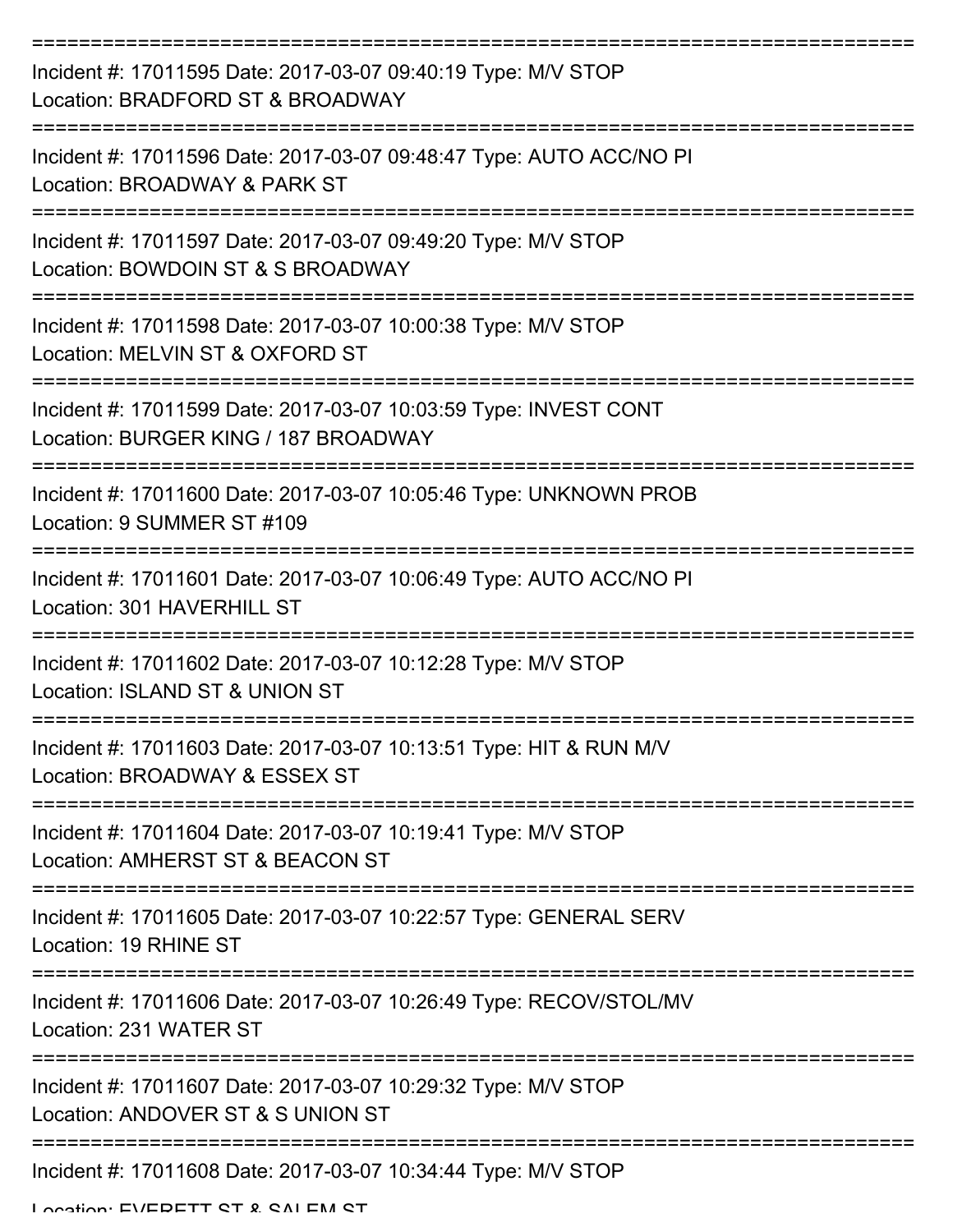| Incident #: 17011609 Date: 2017-03-07 10:40:39 Type: M/V STOP<br>Location: 2 EASTON ST                       |
|--------------------------------------------------------------------------------------------------------------|
| Incident #: 17011611 Date: 2017-03-07 10:52:30 Type: ALARMS<br>Location: 237-255 ESSEX ST                    |
| Incident #: 17011610 Date: 2017-03-07 10:53:12 Type: M/V STOP<br>Location: KINGSTON ST & S BROADWAY          |
| Incident #: 17011612 Date: 2017-03-07 10:57:26 Type: ALARMS<br>Location: PAPPY'S BAKERY / 71 COMMON ST       |
| Incident #: 17011613 Date: 2017-03-07 11:04:03 Type: COURT DOC SERVE<br><b>Location: 1 GENERAL ST</b>        |
| Incident #: 17011614 Date: 2017-03-07 11:12:01 Type: LOST PROPERTY<br><b>Location: AMESBURY ST</b>           |
| Incident #: 17011615 Date: 2017-03-07 11:22:23 Type: M/V STOP<br>Location: MYRTLE ST & WALNUT ST             |
| Incident #: 17011616 Date: 2017-03-07 11:23:53 Type: M/V STOP<br>Location: 265 ESSEX ST                      |
| Incident #: 17011617 Date: 2017-03-07 11:28:18 Type: SUS PERS/MV<br>Location: DONUT DYNASTY / null           |
| Incident #: 17011618 Date: 2017-03-07 11:29:04 Type: M/V STOP<br>Location: BROADWAY & MANCHESTER ST          |
| Incident #: 17011619 Date: 2017-03-07 11:33:14 Type: MV/BLOCKING<br>Location: 198 ESSEX ST                   |
| Incident #: 17011620 Date: 2017-03-07 11:35:05 Type: M/V STOP<br>Location: ARLINGTON CLUB / 564 HAMPSHIRE ST |
| Incident #: 17011621 Date: 2017-03-07 11:39:16 Type: M/V STOP<br>Location: 505 LOWELL ST                     |
| Incident #: 17011622 Date: 2017-03-07 11:39:43 Type: M/V STOP<br>Location: ALDER ST & WALNUT ST              |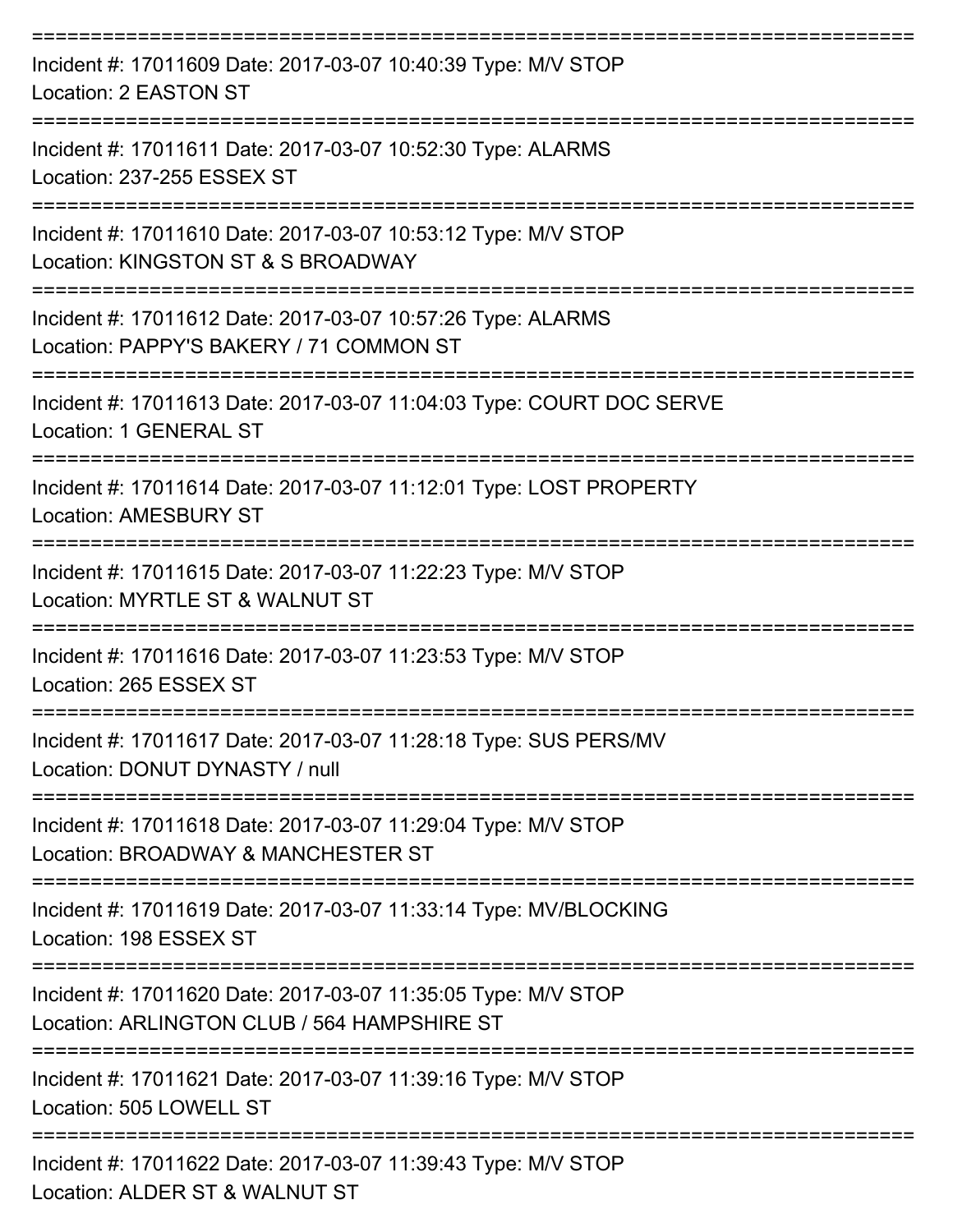| Incident #: 17011623 Date: 2017-03-07 11:40:51 Type: ALARMS<br>Location: PAPPY'S BAKERY / 71 COMMON ST                |
|-----------------------------------------------------------------------------------------------------------------------|
| Incident #: 17011624 Date: 2017-03-07 11:45:00 Type: MEDIC SUPPORT<br>Location: 248 BROADWAY #309                     |
| Incident #: 17011625 Date: 2017-03-07 11:52:39 Type: DOMESTIC/PROG<br>Location: 31 PLATT ST                           |
| ==========================<br>Incident #: 17011626 Date: 2017-03-07 11:55:13 Type: TEST QED<br>Location: 90 LOWELL ST |
| Incident #: 17011627 Date: 2017-03-07 11:59:47 Type: NOTIFICATION<br>Location: 52-54 SMITH ST #2                      |
| Incident #: 17011628 Date: 2017-03-07 12:25:56 Type: MEDIC SUPPORT<br>Location: ARAMARK UNIFORM / 110 GLENN ST        |
| Incident #: 17011629 Date: 2017-03-07 12:34:03 Type: ASSSIT OTHER PD<br>Location: ARLINGTON SCHOOL / 150 ARLINGTON ST |
| Incident #: 17011630 Date: 2017-03-07 12:35:13 Type: 209A/SERVE<br>Location: 116 BUNKERHILL ST                        |
| Incident #: 17011631 Date: 2017-03-07 12:43:22 Type: M/V STOP<br>Location: BROADWAY & CONCORD ST                      |
| Incident #: 17011633 Date: 2017-03-07 12:45:16 Type: M/V STOP<br>Location: WIMTHROP & S UNION                         |
| Incident #: 17011632 Date: 2017-03-07 12:45:29 Type: 209A/SERVE<br>Location: 106 WATER ST                             |
| Incident #: 17011634 Date: 2017-03-07 12:47:13 Type: M/V STOP<br>Location: S UNION ST & WINTHROP AV                   |
| Incident #: 17011635 Date: 2017-03-07 12:49:51 Type: 209A/SERVE<br>Location: 231 WATER ST #17                         |
| Incident #: 17011636 Date: 2017-03-07 12:55:58 Type: 209A/SERVE<br>Location: 24 BODWELL ST                            |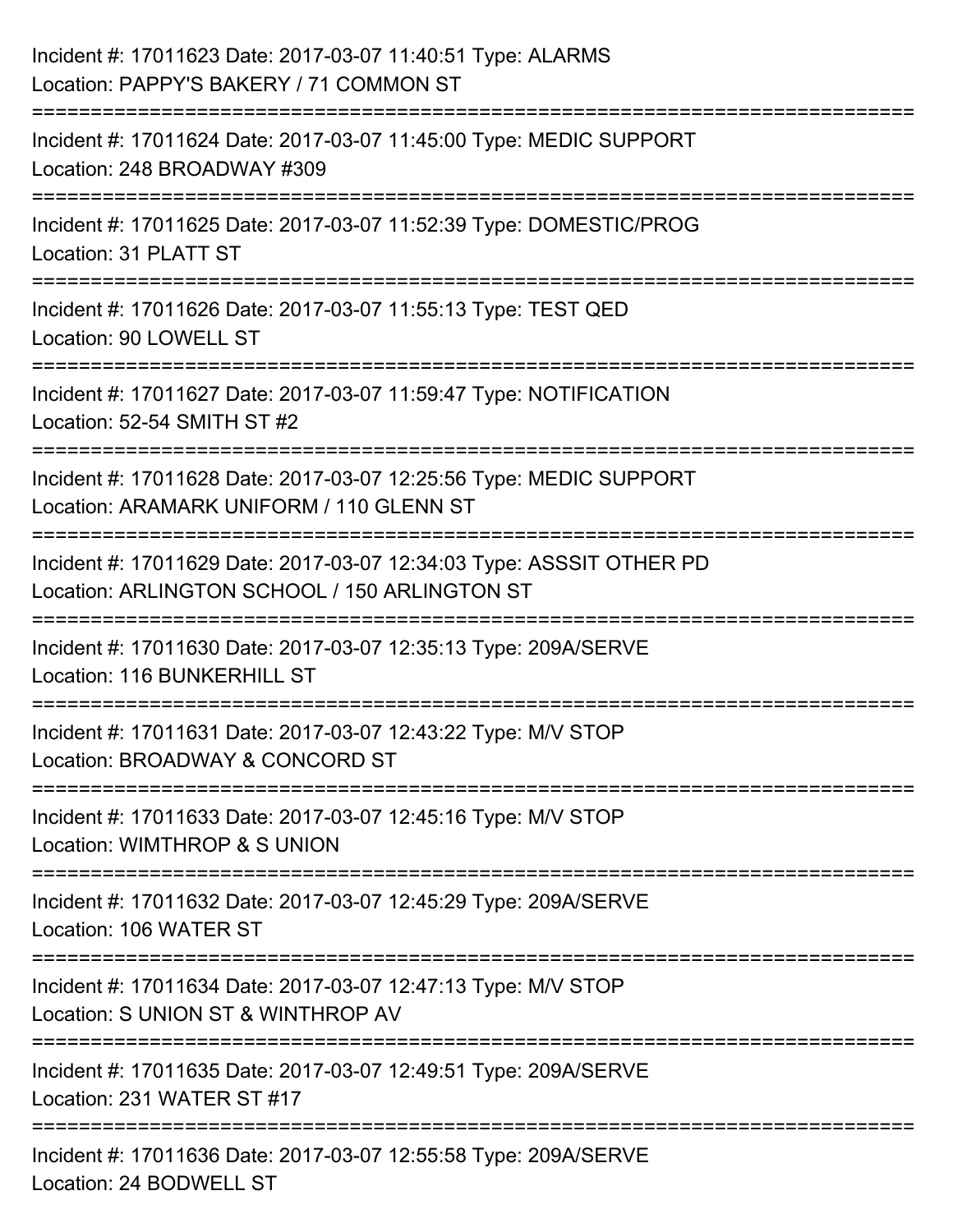| Incident #: 17011637 Date: 2017-03-07 13:17:51 Type: M/V STOP<br>Location: BOWDOIN ST & S BROADWAY                              |
|---------------------------------------------------------------------------------------------------------------------------------|
| Incident #: 17011638 Date: 2017-03-07 13:22:31 Type: AUTO ACC/NO PI<br>Location: 280 HAVERHILL ST                               |
| Incident #: 17011640 Date: 2017-03-07 13:22:33 Type: DRUG VIO<br>Location: ANDOVER ST & TEWKSBURY ST<br>======================= |
| Incident #: 17011639 Date: 2017-03-07 13:25:02 Type: 209A/SERVE<br>Location: 34 FARLEY ST                                       |
| Incident #: 17011641 Date: 2017-03-07 13:27:12 Type: M/V STOP<br>Location: CHESTER ST & S BROADWAY                              |
| Incident #: 17011642 Date: 2017-03-07 13:34:34 Type: INVEST CONT<br>Location: 6 FERRY ST                                        |
| Incident #: 17011643 Date: 2017-03-07 13:36:54 Type: M/V STOP<br>Location: ERVING AV & LAWRENCE ST                              |
| Incident #: 17011644 Date: 2017-03-07 13:57:49 Type: M/V STOP<br>Location: ANDOVER ST & STATE ST                                |
| Incident #: 17011645 Date: 2017-03-07 14:13:24 Type: TOW OF M/V<br>Location: BRADFORD ST & HAMPSHIRE ST                         |
| Incident #: 17011646 Date: 2017-03-07 14:17:32 Type: M/V STOP<br>Location: 50 ESSEX ST                                          |
| Incident #: 17011647 Date: 2017-03-07 14:26:04 Type: RECOV/STOL/MV<br>Location: 111 MAY ST                                      |
| Incident #: 17011648 Date: 2017-03-07 14:29:50 Type: M/V STOP<br>Location: COMMON ST & JACKSON ST                               |
| Incident #: 17011649 Date: 2017-03-07 14:34:46 Type: INVEST CONT<br>Location: 7-11 / null                                       |
| Incident #: 17011650 Date: 2017-03-07 14:35:17 Type: ALARM/BURG<br>Location: GREATER COMMUNITY ACTION / 305-309 ESSEX ST        |

===========================================================================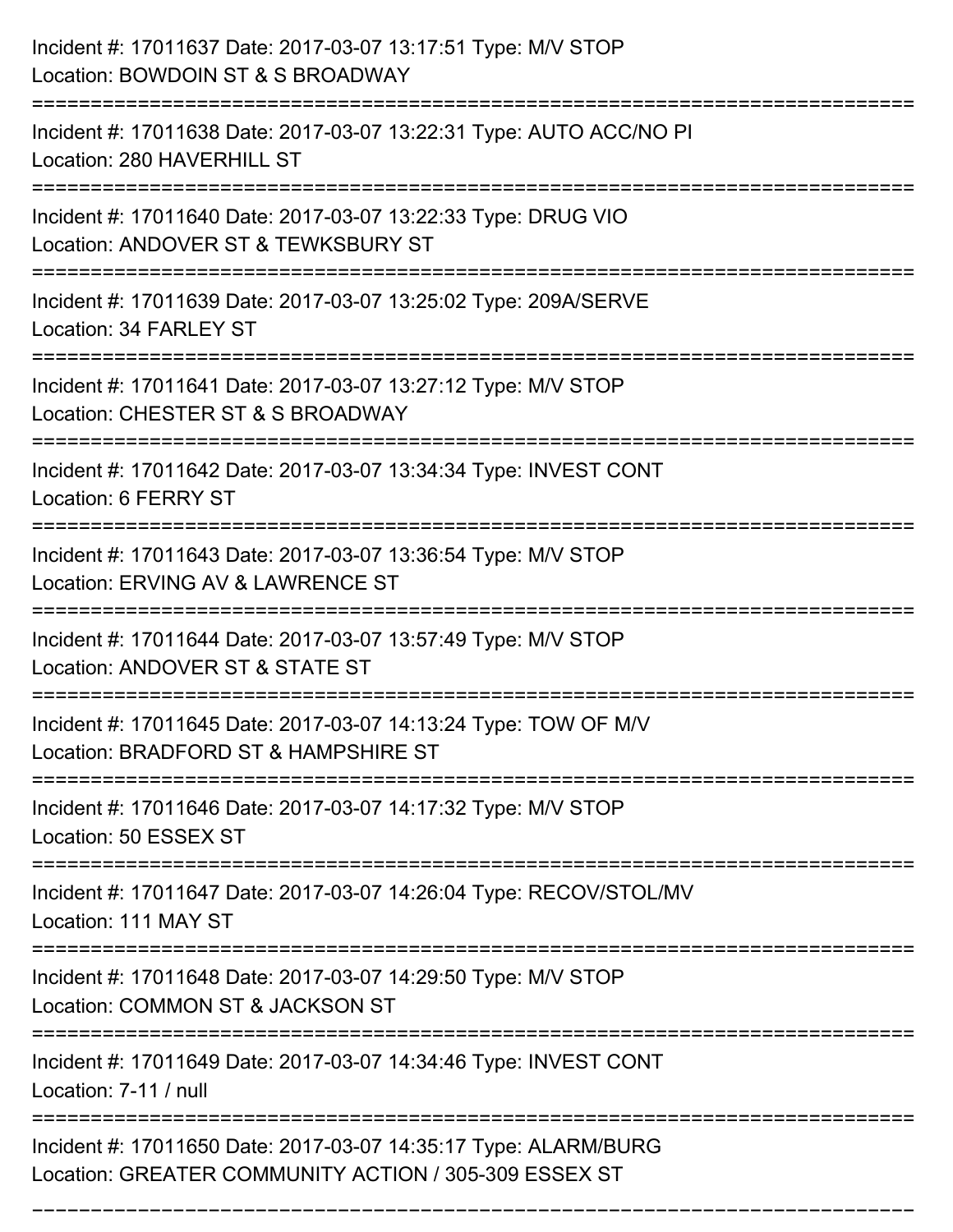| Incident #: 17011652 Date: 2017-03-07 14:36:43 Type: LOST PROPERTY<br><b>Location: STATE ST</b>                                                        |
|--------------------------------------------------------------------------------------------------------------------------------------------------------|
| Incident #: 17011651 Date: 2017-03-07 14:37:09 Type: M/V STOP<br>Location: CORNISH ST & JACKSON ST                                                     |
| Incident #: 17011654 Date: 2017-03-07 14:44:37 Type: MAL DAMAGE<br>Location: 252 FARNHAM ST<br>:=======================                                |
| Incident #: 17011653 Date: 2017-03-07 14:45:47 Type: M/V STOP<br>Location: BEACON ST & W BEACON ST                                                     |
| Incident #: 17011655 Date: 2017-03-07 14:46:34 Type: MAL DAMAGE<br><b>Location: PROVIDENCE ST</b>                                                      |
| Incident #: 17011656 Date: 2017-03-07 14:53:24 Type: TOW OF M/V<br>Location: 144 FRANKLIN ST                                                           |
| Incident #: 17011657 Date: 2017-03-07 14:56:52 Type: VIO CITY ORD<br>Location: 16 PROSPECT CT<br>===============================<br>================== |
| Incident #: 17011658 Date: 2017-03-07 14:59:57 Type: M/V STOP<br>Location: FARNHAM ST & S UNION ST                                                     |
| Incident #: 17011659 Date: 2017-03-07 15:00:39 Type: AUTO ACC/NO PI<br>Location: DUNKIN DONUTS / 581 ANDOVER ST                                        |
| Incident #: 17011660 Date: 2017-03-07 15:03:53 Type: ASSSIT OTHER PD<br>Location: 37 AUBURN ST #D                                                      |
| Incident #: 17011661 Date: 2017-03-07 15:04:07 Type: MAN DOWN<br>Location: GRAFTON ST & WINTHROP AV                                                    |
| Incident #: 17011662 Date: 2017-03-07 15:09:33 Type: WARRANT SERVE<br>Location: 108 ARLINGTON ST FL 2                                                  |
| Incident #: 17011663 Date: 2017-03-07 15:14:19 Type: DRUG VIO<br><b>Location: HARRIMAN ST</b>                                                          |
| Incident #: 17011664 Date: 2017-03-07 15:20:47 Type: SPECIAL CHECK<br>Location: 85 ANDOVER ST                                                          |
|                                                                                                                                                        |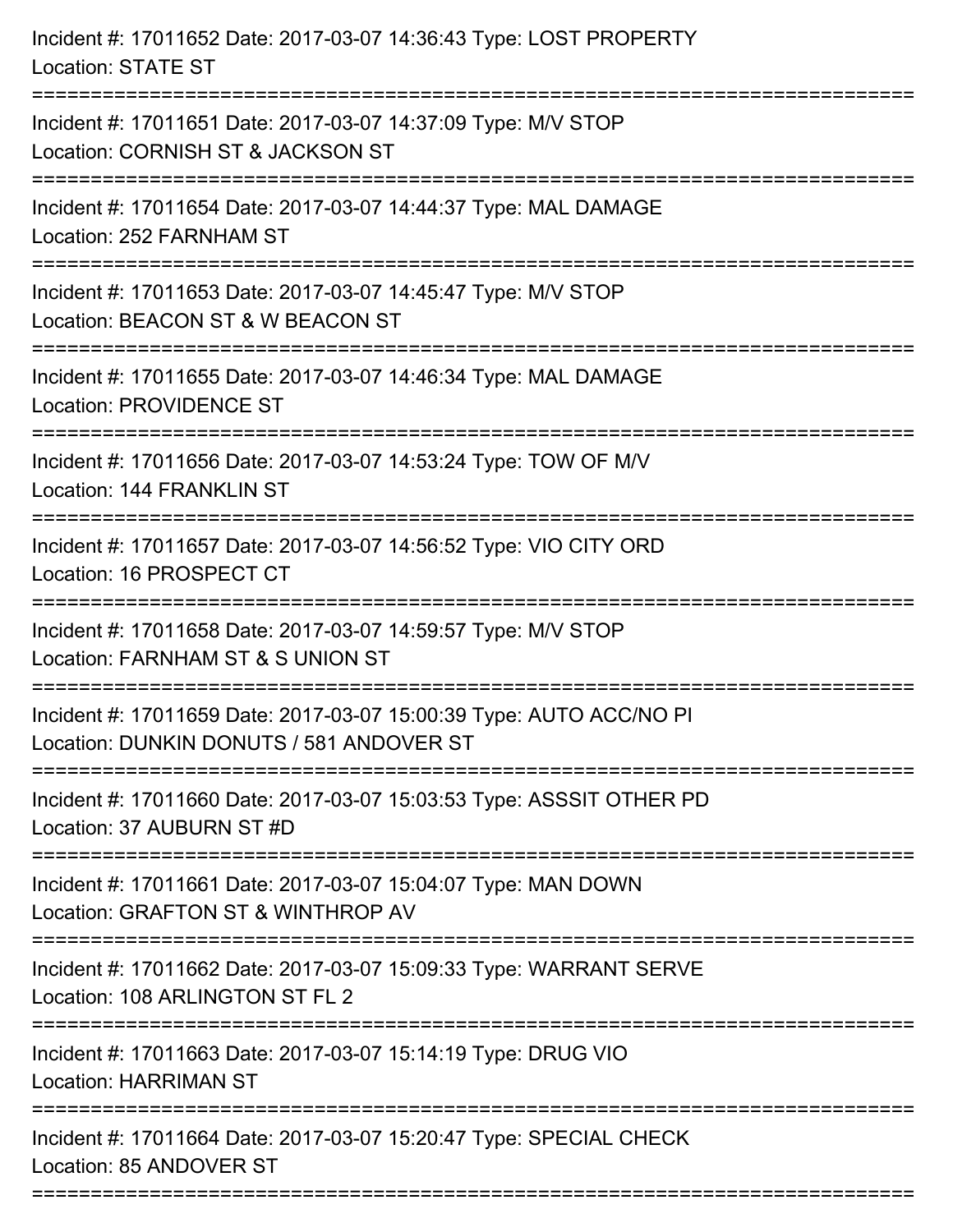Location: 517 HAVERHILL ST

| Incident #: 17011666 Date: 2017-03-07 15:23:41 Type: ALARM/BURG<br>Location: 71 COMMON ST                       |
|-----------------------------------------------------------------------------------------------------------------|
| Incident #: 17011667 Date: 2017-03-07 15:24:47 Type: GENERAL SERV<br>Location: 99 ARLINGTON ST                  |
| Incident #: 17011668 Date: 2017-03-07 15:24:52 Type: AUTO ACC/NO PI<br><b>Location: 295 MERRIMACK ST</b>        |
| Incident #: 17011669 Date: 2017-03-07 15:25:31 Type: INVESTIGATION<br>Location: 90 LOWELL ST #ST                |
| Incident #: 17011670 Date: 2017-03-07 15:29:35 Type: WARRANT SERVE<br>Location: 309 HIGH ST #3                  |
| Incident #: 17011671 Date: 2017-03-07 15:29:54 Type: M/V STOP<br>Location: ANDOVER ST & BLANCHARD ST            |
| Incident #: 17011673 Date: 2017-03-07 15:34:03 Type: CK WELL BEING<br>Location: 132 SPRINGFIELD ST FL 2         |
| Incident #: 17011672 Date: 2017-03-07 15:36:13 Type: INVEST CONT<br><b>Location: 37 AUBURN</b>                  |
| Incident #: 17011674 Date: 2017-03-07 15:40:43 Type: DRUG VIO<br>Location: 69 RAILROAD ST                       |
| ===================<br>Incident #: 17011675 Date: 2017-03-07 15:45:06 Type: 209A/SERVE<br>Location: 64 INMAN ST |
| Incident #: 17011676 Date: 2017-03-07 15:46:44 Type: LIC PLATE STO<br>Location: 211 E HAVERHILL ST              |
| Incident #: 17011677 Date: 2017-03-07 16:25:59 Type: 209A/SERVE<br>Location: 2882 PROSPECT                      |
| Incident #: 17011678 Date: 2017-03-07 16:33:48 Type: GENERAL SERV<br>Location: 22 HAWLEY ST                     |
|                                                                                                                 |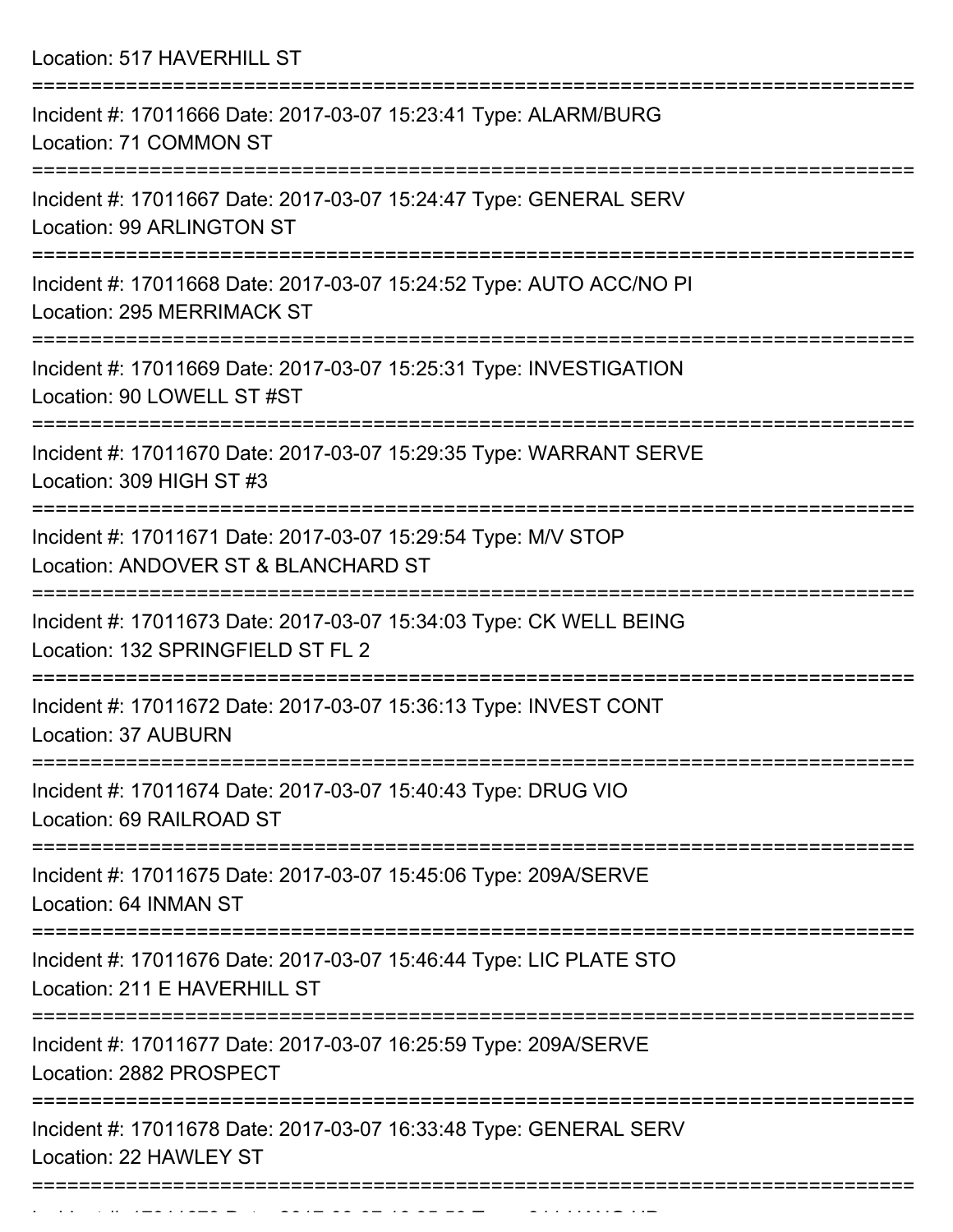Location: 115 ALDER ST FL 3 =========================================================================== Incident #: 17011680 Date: 2017-03-07 16:46:24 Type: 209A/SERVE Location: 90 LOWELL ST =========================================================================== Incident #: 17011681 Date: 2017-03-07 16:47:31 Type: 209A/SERVE Location: 212 BOXFORD ST =========================================================================== Incident #: 17011682 Date: 2017-03-07 16:48:21 Type: 209A/SERVE Location: 90 LOWELL ST =========================================================================== Incident #: 17011683 Date: 2017-03-07 16:49:48 Type: 209A/SERVE Location: 37 FOSTER ST =========================================================================== Incident #: 17011684 Date: 2017-03-07 16:50:31 Type: 209A/SERVE Location: 90 LOWELL ST =========================================================================== Incident #: 17011685 Date: 2017-03-07 16:51:16 Type: 209A/SERVE Location: 90 LOWELL ST =========================================================================== Incident #: 17011686 Date: 2017-03-07 16:52:05 Type: 209A/SERVE Location: 90 LOWELL ST =========================================================================== Incident #: 17011687 Date: 2017-03-07 16:53:01 Type: 209A/SERVE Location: 90 LOWELL ST =========================================================================== Incident #: 17011688 Date: 2017-03-07 16:53:52 Type: 209A/SERVE Location: 152 MARGIN ST =========================================================================== Incident #: 17011689 Date: 2017-03-07 16:57:25 Type: KEEP PEACE Location: 305 ESSEX ST =========================================================================== Incident #: 17011690 Date: 2017-03-07 16:59:08 Type: MISSING PERS Location: 3 WINTHROP AV =========================================================================== Incident #: 17011691 Date: 2017-03-07 17:06:14 Type: INVEST CONT Location: 130 BAILEY ST =========================================================================== Incident #: 17011692 Date: 2017-03-07 17:37:55 Type: AUTO ACC/PI Location: 31 MERRIMACK ST

===========================================================================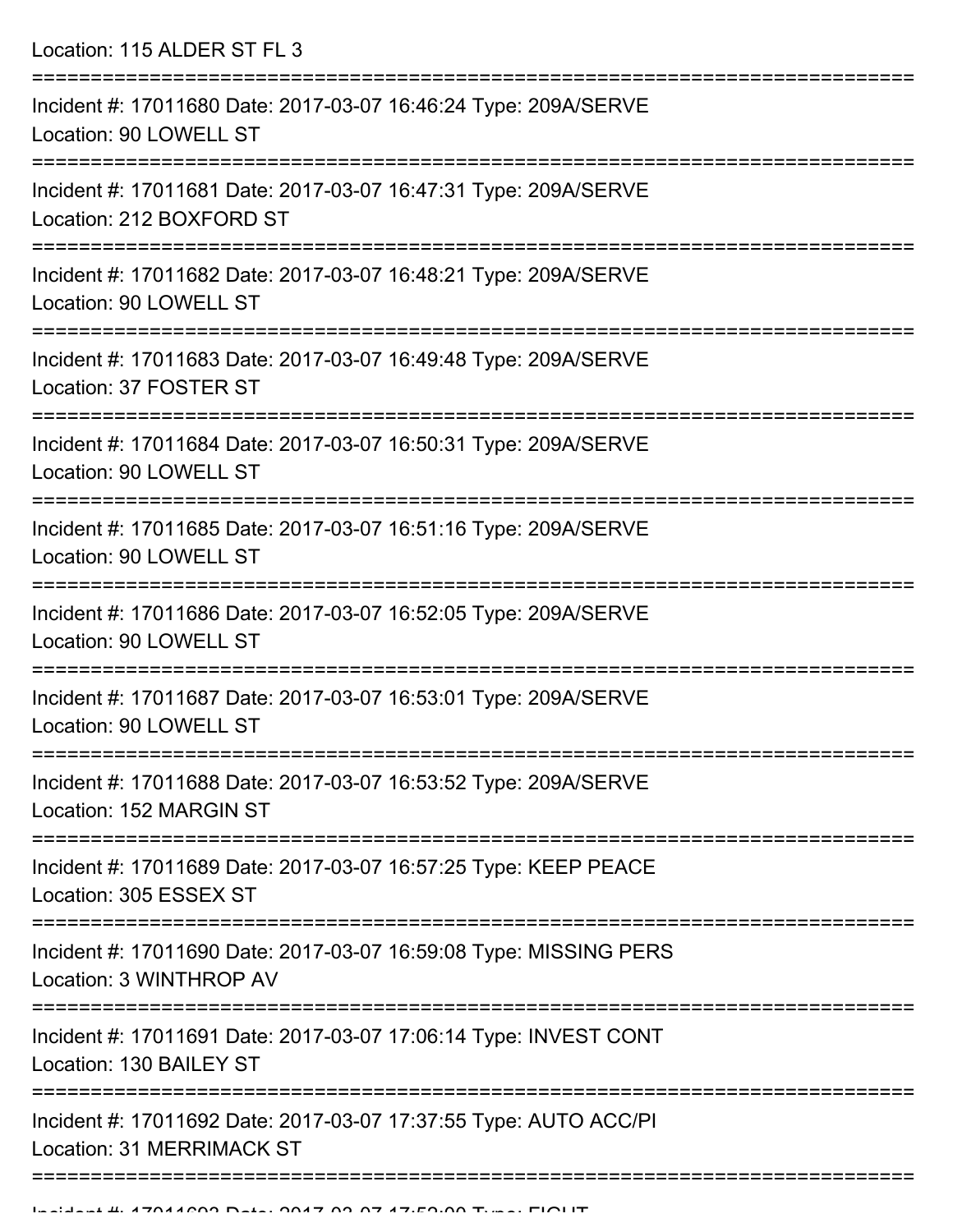| Location: CRAWFORD ST & N PARISH RD                                                                                          |
|------------------------------------------------------------------------------------------------------------------------------|
| Incident #: 17011694 Date: 2017-03-07 18:13:32 Type: M/V STOP<br>Location: CENTRAL BRIDGE / 0 MERRIMACK ST                   |
| Incident #: 17011695 Date: 2017-03-07 18:25:22 Type: WARRANT SERVE<br>Location: 294 HOWARD ST FL 3                           |
| Incident #: 17011696 Date: 2017-03-07 18:27:39 Type: INVEST CONT<br>Location: 56 KENT ST                                     |
| Incident #: 17011697 Date: 2017-03-07 18:31:20 Type: ALARM/BURG<br>Location: 445 ESSEX ST                                    |
| Incident #: 17011698 Date: 2017-03-07 18:33:44 Type: AUTO ACC/NO PI<br><b>Location: 40 LAWRENCE ST</b>                       |
| :=============================<br>Incident #: 17011699 Date: 2017-03-07 18:35:57 Type: STOL/MV/PAS<br>Location: 41 OREGON AV |
| Incident #: 17011701 Date: 2017-03-07 18:38:04 Type: FIRE/MV<br>Location: 65 PARK ST                                         |
| Incident #: 17011700 Date: 2017-03-07 18:38:26 Type: M/V STOP<br>Location: BERKELEY ST & SAUNDERS ST                         |
| Incident #: 17011702 Date: 2017-03-07 18:50:13 Type: STOL/MV/PAS<br>Location: BRADFORD ST & HAMPSHIRE ST                     |
| Incident #: 17011703 Date: 2017-03-07 19:08:24 Type: INVEST CONT<br>Location: 9 BYRON AV                                     |
| Incident #: 17011704 Date: 2017-03-07 19:14:17 Type: DRUG VIO<br>Location: 19 CATHEDRAL DR                                   |
| Incident #: 17011705 Date: 2017-03-07 19:20:00 Type: INVEST CONT<br>Location: HOLY FAMILY HOSPITAL                           |
| Incident #: 17011706 Date: 2017-03-07 19:22:58 Type: M/V STOP<br>Location: COMMON ST & NEWBURY ST                            |
|                                                                                                                              |

Incident #: 17011707 Date: 2017-03-07 19:47:59 Type: NOTIFICATION